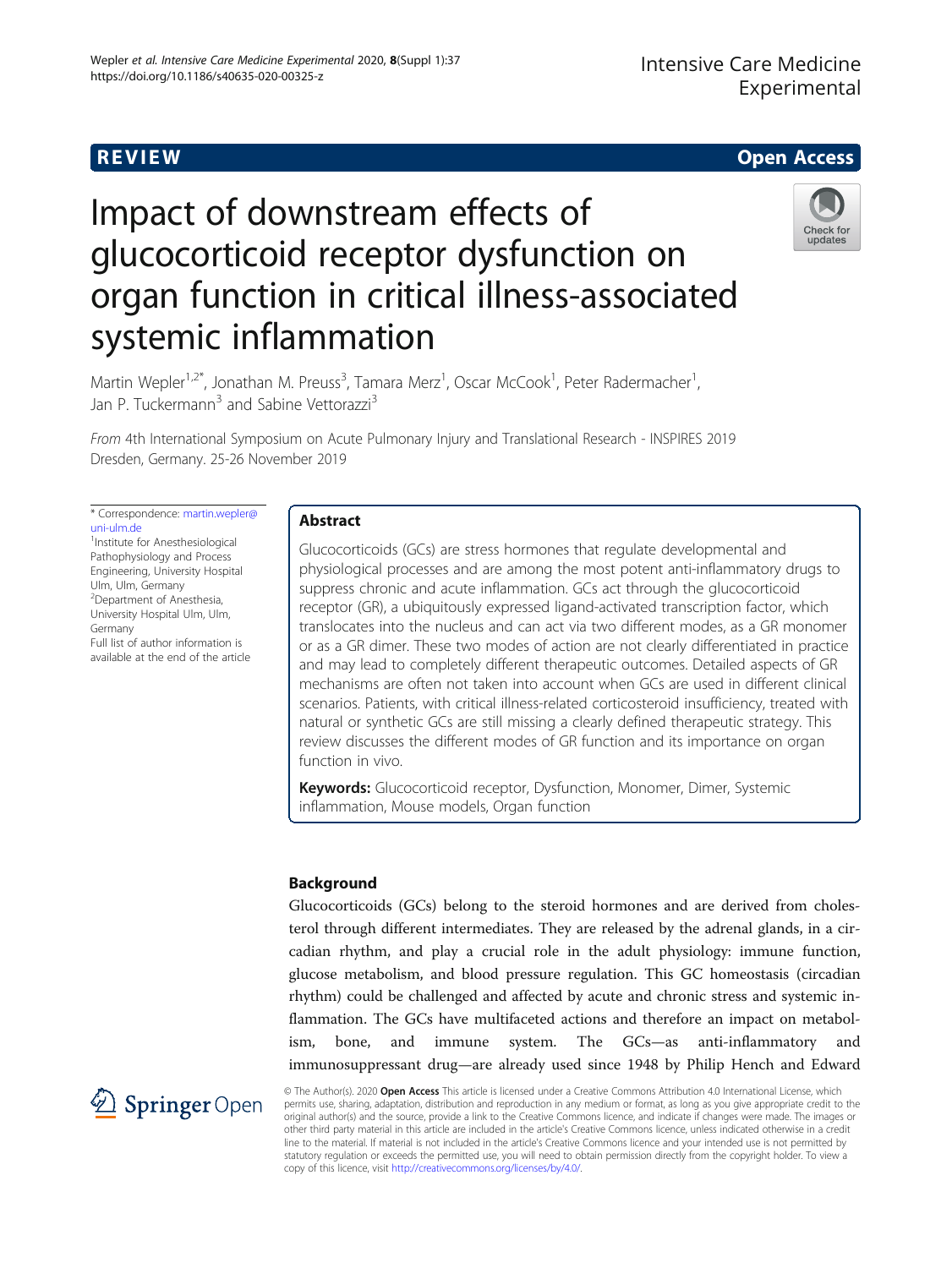<span id="page-1-0"></span>Kendall to treat patients with rheumatoid arthritis and efficiently reduce the inflammatory effects [[1\]](#page-10-0). This was awarded with the Nobel Prize in 1950 [\[2](#page-10-0)]. Until present, synthetic GCs are indispensable for the treatment of inflammatory diseases.

## Importance of glucocorticoids in critical illness

Critical illness represents severe acute stress and is therefore often accompanied by high levels of GCs (cortisol in humans and corticosterone in rodents, Fig. 1). This observation has traditionally been attributed to stress-induced activation of the hypothalamic–pituitary–adrenal (HPA) axis and the subsquently increased corticotropin-driven GC production (Fig. 1, [[3\]](#page-10-0)). Furthermore, suppressed expression and activity of cortisol-metabolizing enzymes lead to a reduced cortisol breakdown, which also contributes to hypercortisolemia and, hence, adrenocorticotropin suppression [[4](#page-10-0)]. However, in patients with critical illness, the systemic availability of cortisol may be not high enough to face the stress induced by the illness and, together with the hypercortisolemia-induced corticotropin suppression, present as "critical-illness-related corticosteroid insufficiency" (CIRCI). Besides, patients with CIRCI often present "corticosteroid resistance", which indicates CIRCI as a relative adrenal failure, because the cortisol levels are high but do not induce their regular effects within this corticosteroid resistance [\[5](#page-10-0), [6\]](#page-10-0). In critically ill patients with sepsis, the excessive cytokine production may further suppress later adrenocorticotropin hormone synthesis [[7,](#page-10-0) [8\]](#page-10-0) and the cortisol response to exogenous adrenocorticotropin hormones [[9,](#page-10-0) [10\]](#page-10-0), thereby aggravate CIRCI. However, there is still an ongoing discussion about GC therapy in critical

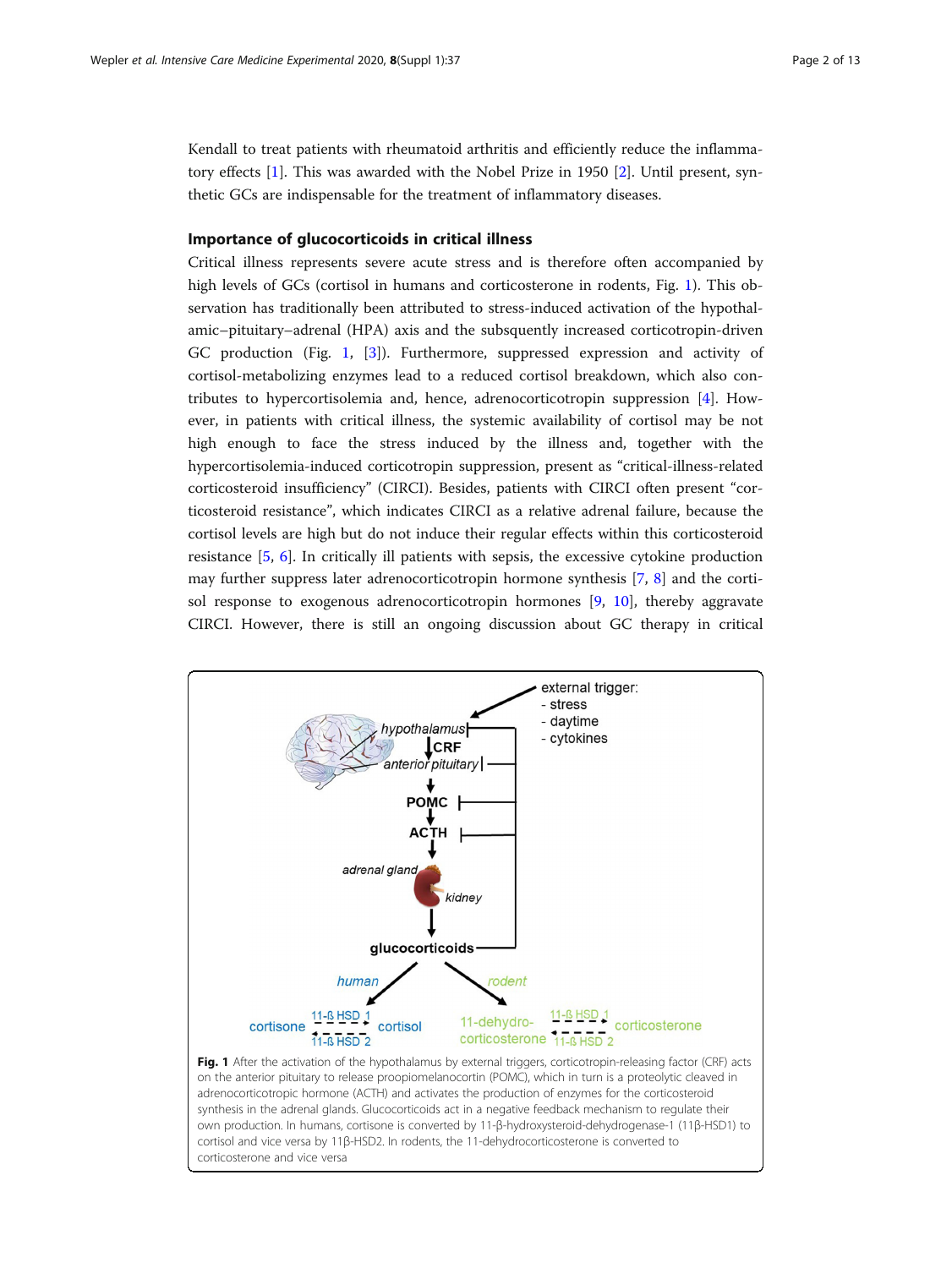illness, especially in acute respiratory distress syndrome (ARDS) and sepsis. The lack of clarity of the effects of GC treatment in critical illness may also be related to different effects and states of glucocortiocid receptor (GR) function, because GCs mainly mediate their effects by binding to the GR. This review will focus on the role of GR fuction in criticall ilness-associated systemic inflammation and the downstream effects on organ function.

## The endogenous glucocorticoid biosynthesis and importance in homeostasis

Glucocorticoids (GCs) belong to the steroid hormones, which are derived from cholesterol through different intermediates like progesterone. GCs have a crucial role in physiology (immune function, glucose metabolism, and blood pressure regulation), but also during development: GCs are important for the differentiation of chromaffin cells and bone integrity  $[11-14]$  $[11-14]$  $[11-14]$  $[11-14]$  $[11-14]$  and, moreover, for lung maturation  $[13]$  $[13]$ .

The synthesis of steroids takes place in the mitochondrium and the endoplasmic reticulum of steroid-synthesizing cells. The rate-limiting enzymes of the steroid synthesis are cholesterol esterase, steroidogenic acute regulatory protein (Star), and cytochrome P450 [[15](#page-10-0)]. GCs are produced in the adrenal glands, in the zonae fasciculata which is the intermediate part of the adrenal glands. GC production is mediated by a hierarchical hormonal signaling that is composed of the hypothalamus, the pituitary, and the adrenal, designated as the HPA axis. Upon input of centers that maintain the circadian rhythm, the occurrence of acute stress, or systemic inflammation, the hypothalamus releases the corticotropin-releasing factor (CRF). CRF acts on the adenohypophysis resulting in the synthesis of proopiomelanocortin (POMC) [[16](#page-10-0)]. POMC is proteolytically cleaved into adrenocorticotropic hormone (ACTH) and activates the production of enzymes for the corticosteroid synthesis in the adrenal cortex (Fig. [1](#page-1-0)). The concentration of GCs is regulated by a negative feedback mechanism: high levels of GCs suppress POMC and CRF expression and thereby shut down the central synthesis of GCs. This is the underlying mechanism for the ultradian and diurnal rhythm of corticosterone in rodents and cortisol in humans. Once delivered into the blood, almost 90% of the hydrophobic released GCs are bound, transported, distributed, and released into the cell with the help of corticosteroid-binding globulin (CBG), also known as transcortin [[17](#page-10-0)]. Within the cells, the 11 β-hydroxysteroid dehydrogenase 1 and 2 (11β-HSD1 and 11β-HSD2) control the bioavailability of the GCs. The 11β-HSD1 converts the inactive into the active form (human: cortisone into cortisol; rodents: 11 dehydrocorticosterone into corticosterone). Conversely, the active form (human: corti-sol; rodents: corticosterone) is oxidized by 11β-HSD2 to the inactive form (Fig. [1,](#page-1-0) [\[18](#page-10-0)]). Due to the differential expression of 11β-HSD1 (which amplifies GC concentrations) or/and 11β-HSD2 (which reduces GC concentrations), GC sensitivity can influence a metabolic syndrome caused by obesity and/or insulin resistance [[19,](#page-10-0) [20\]](#page-10-0).

## Molecular mechanims of GC action: transcactivation transrepression

GCs act via two receptors, the high-affinity mineralocorticoid receptor (MR) and the low-affinity glucocorticoid receptor (GR). However, MR expression seems to be more restricted to distinct tissues, in some of which GCs are inactivated by 11β-HSD2. Since the GR is more widespread, the majority of GC action is indeed mediated by the GR. The GR is a nuclear receptor that resides in the cytoplasm complexed with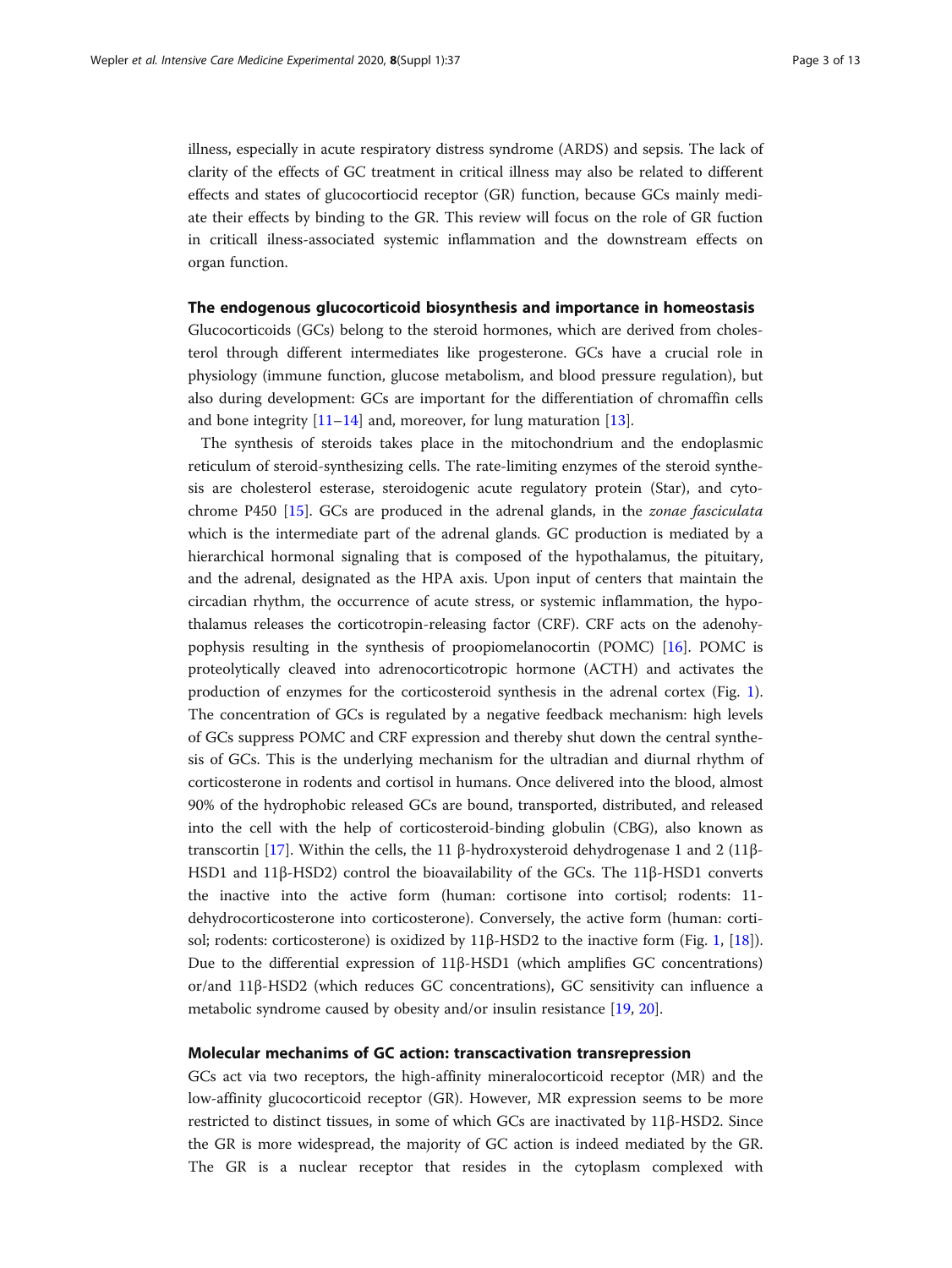immunophilins (Fkbp5), heat shock proteins (Hsp70, Hsp90, p23), and chaperone molecules in the absence of ligand  $[21-23]$  $[21-23]$  $[21-23]$ . After binding of the ligand (e.g., GCs) to the GR, a conformational change together with the Hsp allows a proper folding of the GR. The major fraction of the GR molecules translocates into the nucleus after binding to the ligand and directly acts on gene regulation. To this end, the immunophilins and Hsps must dissociate to allow interaction of the GR with the protein import machinery. In the nucleus, the ligand-bound GR can either act as a single molecule (monomer) or as a homodimer (2 GR molecules, Fig. 2).

As a dimer, the GR binds to GR binding sites (GBS). The classical sequence motif of the GBS is the GR response element (GRE) that is comprised of a palindromic DNA sequence (GGAACAnnnTGTTCT), which is separated by a 3-base pair spacer (n), but also display a certain degree of degeneration of the consensus sequence [\[24](#page-10-0), [25\]](#page-10-0). The DNA-bound GR homodimer recruits co-regulatory molecules by its N-terminal and C-terminal transactivation functions that lead to chromatin remodeling, a prerequisite to induce transcription of GC-regulated genes. Genome-wide analyses revealed that tissue-specific transcription factors poise the chromatin for tissue-selective GR binding to GBS that lead to a tissue-specific hormone response [[26](#page-10-0)–[30\]](#page-10-0).

The monomer GR either directly binds to DNA at the so-called half-GREs (1/2 GRE) that contain one half of the palindromic sequence of the classical GRE or, alternatively, interacts with other transcription factors bound to their responsive elements [[26](#page-10-0), [31](#page-10-0)]. Among these, many were identified as transcription factors involved in cytokine regulation and regulation of other pro-inflammatory mediators. Of note, just recently, the GR was described to act as a tetramer, but the significance and physiological relevance of this finding still needs further investigation [\[32](#page-11-0)]. This shows that the GR biology is an

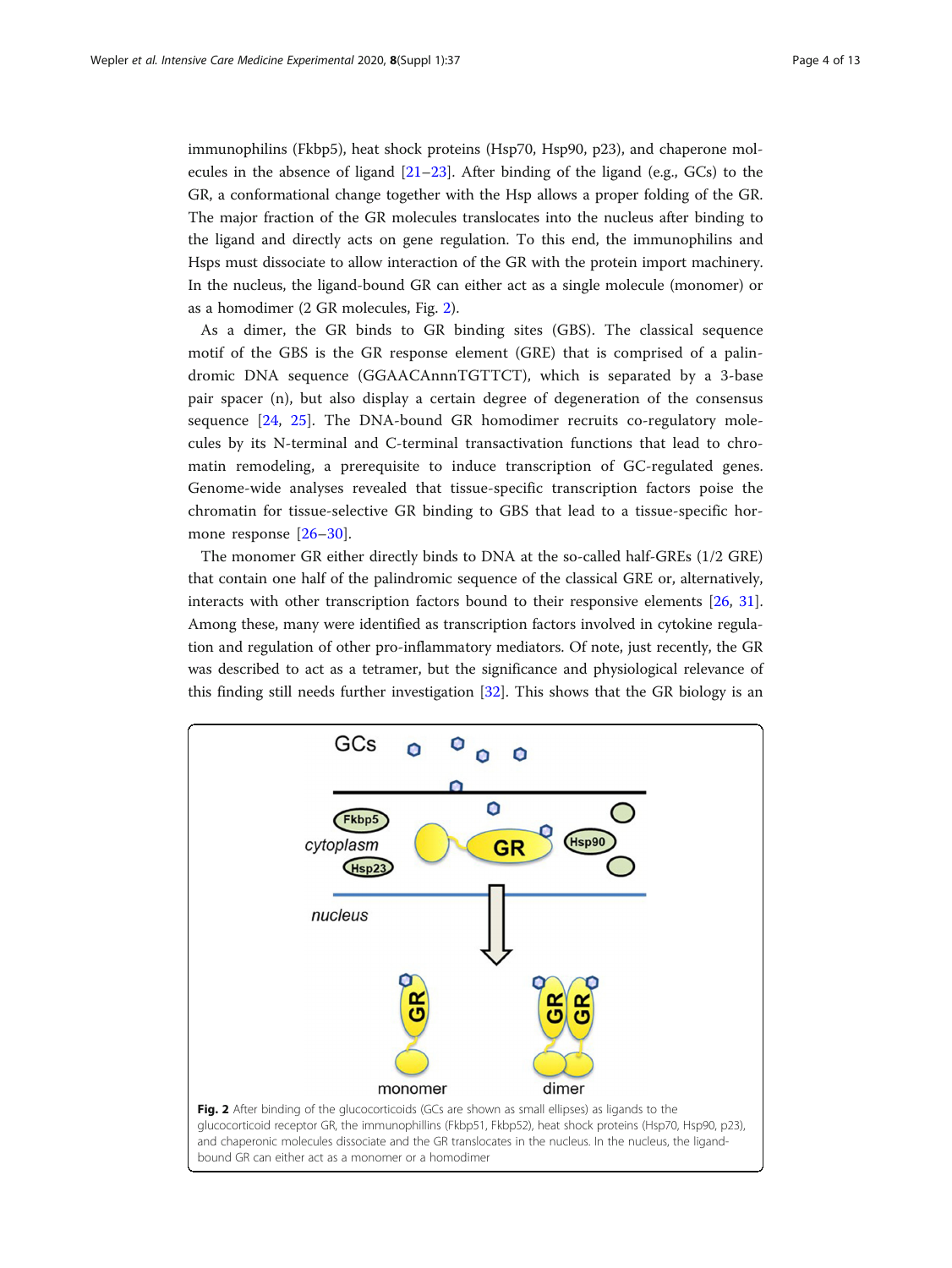important component and mediator of the GC effects that must be taken into consideration.

## The (almost) failed question of dissociating GR ligands

For GC therapy, a fundamental question is how to differentiate side effects from beneficial effects, in other words, to define therapeutic windows for immune modulatory functions, to allow a safer GC therapy, by either reducing side effects or increasing the efficacy. The discovery that GR acts as a dimer or as a monomer provoked great hopes to develop dissociating ligands that could promote beneficial effects while avoiding GRmediated side effects [[33\]](#page-11-0). In the pre-genome era, when only a limited set of GR target genes were known, (i) the bona fide GR dimer-dependent target genes were genes involved in glucoconeogenesis in the liver and (ii) the GR monomer AP-1-dependent matrix metalloproteases and NF-kB-dependent cytokine genes, which were repressed by GCs. With this limited knowledge about GR-mediated gene regulation, drug screening programs for dissociating GR ligands were initiated that aimed to disrupt GR dimerization, but leaving GR monomer function intact with the goal to enable repression of cytokines and to avoid negative effects on glucose metabolism. However, only a few of these compounds made it into preclinical trails for topical application [\[34](#page-11-0)].

The last 15 years of research have revealed that for full efficacy of GCs, the GR dimer-dependent transactivation of anti-inflammatory or immune modulatory genes are necessary. In addition, the paradigm that GCs just suppress inflammation is changing to a concept that the immune system is modulated into an active mode of resolution of inflammation. Indeed, GCs are potent agents that induce the activation of anti-inflammatory monocytes/macrophages [\[35](#page-11-0)–[37\]](#page-11-0). Important insights were also provided by a mouse knock-in model, which impaired GR dimerization, the so called  $GR<sup>dim</sup>$  mouse, a tool that is availbale to investigate the impact of the GR dimerization in vivo [\[38](#page-11-0)].

## GR mutant mouse models and GC therapy

GR<sup>dim</sup> mice have a point mutation in the DNA binding domain of the GR and therefore reduced GR homodimerisation and, subsquently, reduced GRE binding capacity [[26](#page-10-0), [38](#page-11-0), [39](#page-11-0)]. In contrast to the complete knockout mice  $[13]$  $[13]$  $[13]$ , these  $GR^{dim}$  mice survive until adulthood, which allows their study in disease models. In an irritant skin inflammation model induced by phorbolester or experimental autoimmune encephalomyelitis, a mouse model for multiple sclerosis, GR<sup>dim</sup> mice respond effectively to GC treatment, indicating that GR monomer action might be sufficient to reduce inflammation [[40](#page-11-0), [41](#page-11-0)]. In contrast, in most other inflammatory models tested, like lipopolysaccharide (LPS)-, tumor necrosis factor  $\alpha$  (TNF $\alpha$ )-, and cecal ligation and puncture (CLP)-induced systemic inflammation, mice with impaired GR dimerization (GR<sup>dim</sup>) were highly susceptible to inflammation, had elevated cytokines, dysregulated metabolic pathways, and impaired thermoregulation [[42\]](#page-11-0). This demonstrates that the dimerization of the GR is crucial for immune modulatory actions of endogenous GCs. Furthermore, GR<sup>dim</sup> mice treated with exogenous GCs showed impaired anti-inflammatory response in a variety of inflammatory models: acute lung injury [\[43](#page-11-0)], rheumatoid arthritis [\[44](#page-11-0)], contact allergy [[45\]](#page-11-0), and allergic airway inflammation [\[46](#page-11-0)]. All these models again emphasize that the GC (endogenous or exogenous) activated GR dimer has substantial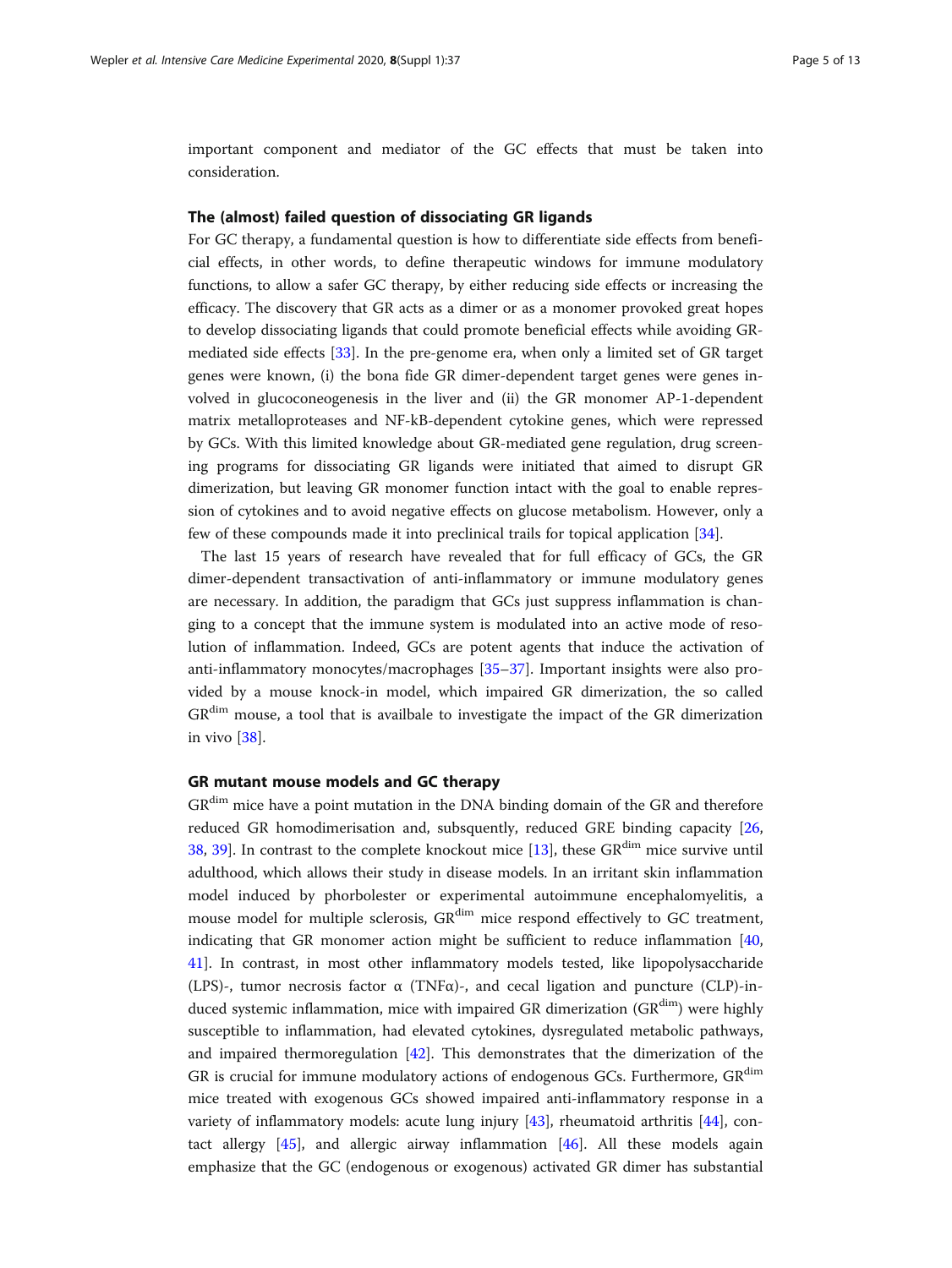impact on the modulation of inflammation. GC activation of the GR was hypothesized to counteract inflammation. However, in inflammatory mouse models, it was shown that the GR dimer in synergy with pro-inflammatory signaling induced crucial genes that led to the resolution of inflammation: sphingosinekinase 1 [\[43](#page-11-0)], metallothionein1 and 2 [\[47,](#page-11-0) [48](#page-11-0)], and Serpin A3 [[49](#page-11-0)]. This reveals that both anti-inflammatory and proinflammatory actions work together to resolve inflammation. Resistance to GC treatment in GR SUMOylation (a posttranslational modification) mutant mice during skin inflammation due to reduced co-repressor recruitment further contribute to the understanding of GC binding to GR actions [[50,](#page-11-0) [51](#page-11-0)]. Furthermore, mice with a mutation in the most active isoform of the GR (C3), where the GR is activated by endogenous GCs through the activation of the HPA axis during endotoxemia, are hypersensitive to LPSinduced systemic inflammation [[52](#page-11-0)]. Thus, by studying mutant mice with an impaired GR dimerization in a variety of inflammatory models, novel molecular mechanims of the GR were discovered, which shows that the old classical dogma "GR monomer mediates only beneficial effects while the dimer mediates only side effects" does not hold true (Fig. 3). This explains to a major extent why the use of selective glucocorticoid receptor agonists (SEGRAs) as dissociating ligands failed in the clinics.

One way to improve GC therapy would be to identify the GC-mediated GR action in specific cell types that are necessary and sufficient for a whole body response. Valuable insights have been gained from cell type-specific conditional GR knockout mice, targeting the GR in various cell types, like myeloid cells and brain, muscle, or bone cells. We will mainly focus here on the GR-targeted deletion with the help of the Cre/loxP system in immune cells and impact during inflammation. Deletion of the GR in myeloid cells (macrophages, monocytes, and granulocytes) was achieved by crossing the Lysozyme 2 Cre recombinase (LysMCre) knock-in mice that were crossed with mice carrying flanking loxP alleles (GRflox) [[45](#page-11-0)]. This led to an almost untouched GR expression,

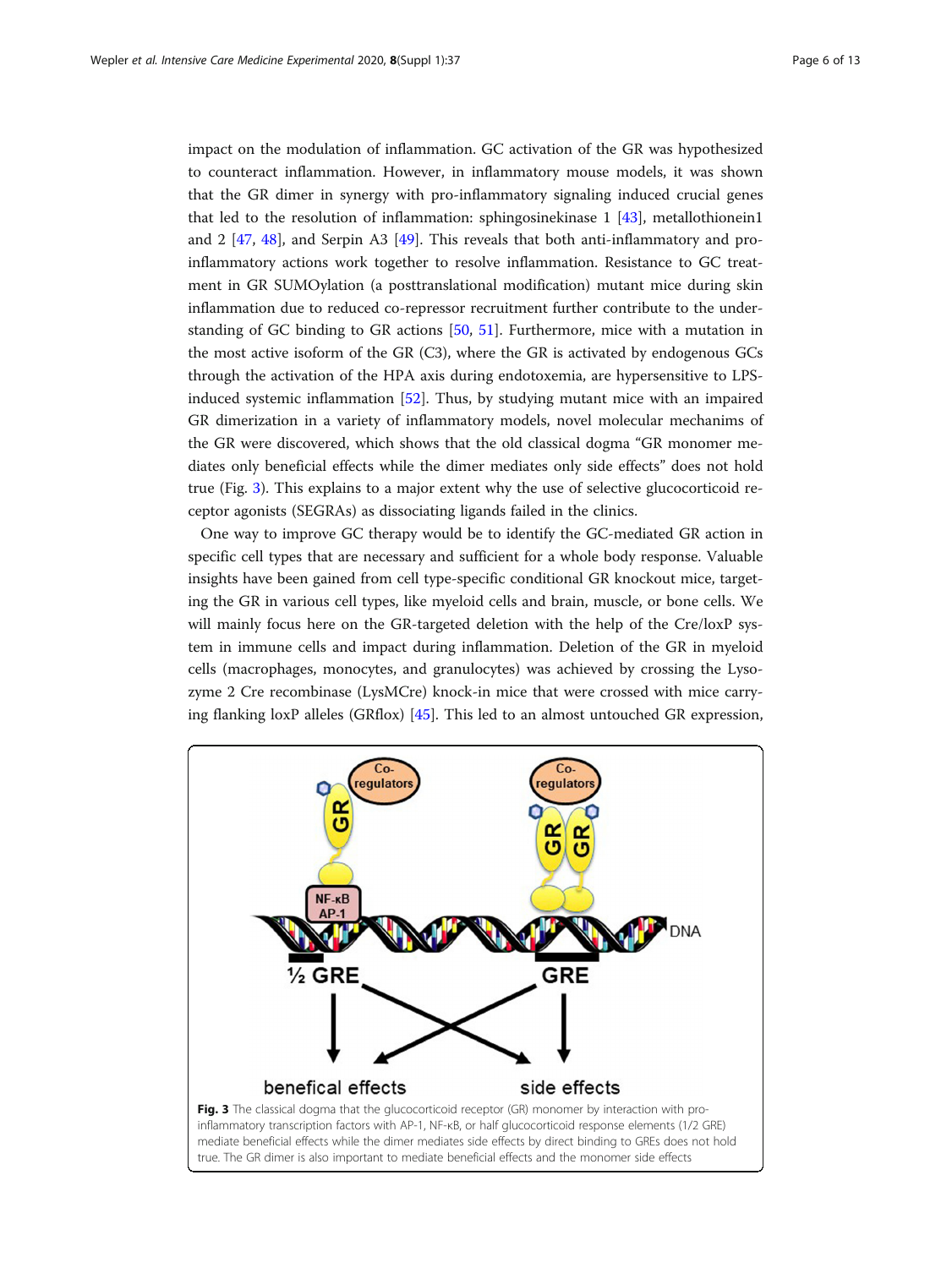<span id="page-6-0"></span>except in cells of the myeloid lineage, in which the Lyz2 gene was active, and cre recombinase recombined the GRflox locus to a GR knockout allele. In vivo experiments with GR<sup>LysMCre</sup> mice revealed that the GC activation of GR is crucial in LPS-induced systemic inflammation [\[53](#page-11-0), [54\]](#page-11-0), dextran sodium sulfate (DSS)-induced colitis [[55\]](#page-11-0), and myocardial infarction [[56\]](#page-11-0) to reduce inflammation. The exogenous GC treatment is mediated through the GR in myeloid cells in models of acute lung injury [[43\]](#page-11-0) and contact hypersensitivity [\[45](#page-11-0)] to mediate anti-inflammatory effects. All these studies show that the GC activation of the GR in myeloid cells is of major importance for the immune modulatory outcome during inflammation. Intriguingly, not only is the GC activation/binding of the GR in immune cells crucial for a proper response, as discussed above, but even in non-immune cells (such as fibroblasts), the GC binding the GR indirectly triggers the resolution of inflammation by influencing immune cell polarization and, hence, outcome during inflammation [\[44,](#page-11-0) [57\]](#page-11-0).

In the following sections, we will focus on the effects of impaired GR dimerization in mutant mice ( $GR^{dim}$  mice) and its impact on organ function during critical illnessassociated systemic inflammation to demonstrate the impact of a functional GR that is activated by endogenous GCs.

# Effects of an impairment of GR dimerization on organ function in different mouse models

The effects of systemic inflammation, i.e., resuscitated CLP-induced septic shock, on glucose metabolism in mice have been described previously [\[58\]](#page-11-0). Interesting preliminary results with LPS-induced systemic inflammation and the blood glucose levels in  $GR^{dim}$  mice led to additional studies (unpublished). When  $GR^{dim}$  [[38\]](#page-11-0) and wild-type contol mice  $(GR^{+/})$  challenged with LPS without subsquent hemodynamic monitoring, ventilatory support, nor temperature control, the  $GR^{dim}$  mice exhibited low glycemic levels, which coincides with severe hypothermia in contrast to GR+/+ (Fig. 4a). Reduced core temperature and malaise was already described in a previous study of GRdim LPS-



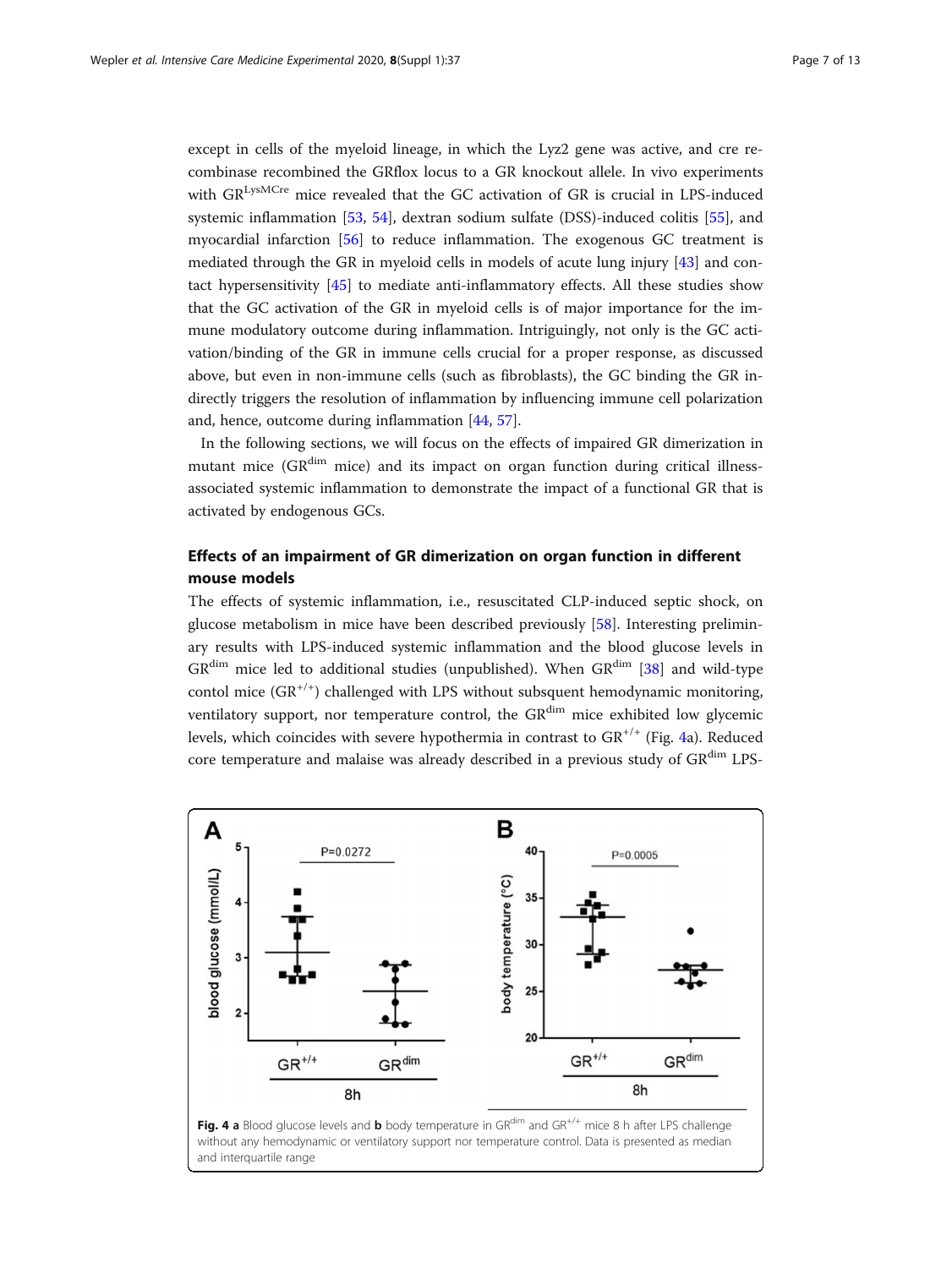induced inflammation without intensiv care management (Fig. [4b](#page-6-0), [[59\]](#page-11-0)). In order to study the effects of LPS challenge in GR<sup>dim</sup> mice and control for hemodynamics, lung function, and temperature, the mice were placed in a mouse intensive care unit (MICU). Although the focus was to study the effects of core temperature and the relation to blood glucose levels in this setup, it was detected that the GR dimer significantly contributed to hemodynamic instability during LPS-induced inflammation. The GR<sup>dim</sup> mice, after the LPS challenge, required significantly higher doses of norepinephrine (NA) to maintain mean arterial pressure above 55 mmHg compared to  $GR^{+/+}$  mice [[60\]](#page-11-0). These results indicate an important role for the GR dimer in regulating hemodynamic stability in LPS-induced systemic inflammation. In septic shock patients with systemic inflammation and severe hemodynamic instability, supplementation of hydrocortisone led to increased hemodynamic stability and a reduced need for vasopressors [\[61\]](#page-11-0). This beneficial effect of GCs on hemodynamic stability in severe septic shock in patients might be explained by stimulation of endothelial GRs [[62\]](#page-11-0) and an attenuation of the cytokine-mediated downregulation of vasoconstrictive receptors, such as  $\alpha_1$ -adrenergic receptors or the V<sub>1A</sub> receptor [\[63](#page-12-0)]. Goodwin et al. studied mice with an endothelial-specific GR deletion and showed significantly more hemodynamic instability, which was accompanied by higher nitric oxide (NO) levels compared with controls [\[62](#page-11-0)]. It is well established that NO plays an important pathophysiological role in sepsis with both, direct and indirect deleterious as well as beneficial effects [\[64\]](#page-12-0). In patients, NO has well-known vasodilatory effects [[65](#page-12-0)]. Thus, the higher NO levels in mice with an endothelial cell-specific GR deletion as reported by Goodwin most likely contributed to the hemodynamic instability in these animals. Although vascularspecific effects of an ubiquitous impairment of GR dimerization have not been examined while studying GR<sup>dim</sup> mice after LPS-challenge, it is likely that the increased hemodynamic instability in GR<sup>dim</sup> mice has been, at least in part, meditated via a NOinduced vasodilation [\[62](#page-11-0)]. In summary, these results demonstrate an important role for endogenous GCs mediated GR dimerization in maintaining hemodynamic stability during experimental systemic inflammation induced by LPS, with mechanisms other than solely endothelial GR function.

It is well-accepted clinical practice to treat asthma and chronic obstructive pulmonary disease (COPD) with synthetic GCs to reduce local and systemic inflammation [[66](#page-12-0)–[68\]](#page-12-0). Although approximately 20% of patients with ARDS receive synthetic GCs [[69\]](#page-12-0), there is no real evidence yet of its beneficial effects. Clearly, synthetic GCs may accelerate the resolution of respiratory failure, but their side effects have to be taken into account. Furthermore, there is an increased risk of mortality in patients when synthetic GCs are used > 14 days after the onset of ARDS [\[70](#page-12-0)]. Therefore, GCs should probably not be initiated after 2 weeks of the onset of ARDS because of the uncertain risk-to-benefit ratio. On the other hand, GCs inhibit fibroblast proliferation and collagen deposition, providing the rationale for synthetic GC treatment in non-resolving ARDS with the goal of preventing progression to fibroproliferative changes later in the course of the disease [\[71](#page-12-0), [72\]](#page-12-0).

The lack of clarity of the effects of GC treatment in lung injury may also be related to different effects and biology of GR function. A mouse model with a total GR knockout results in lethality shortly after birth due to respiratory failure, elevated ACTH level, elevated corticosterone levels, and reduced expression of gluconeogenetic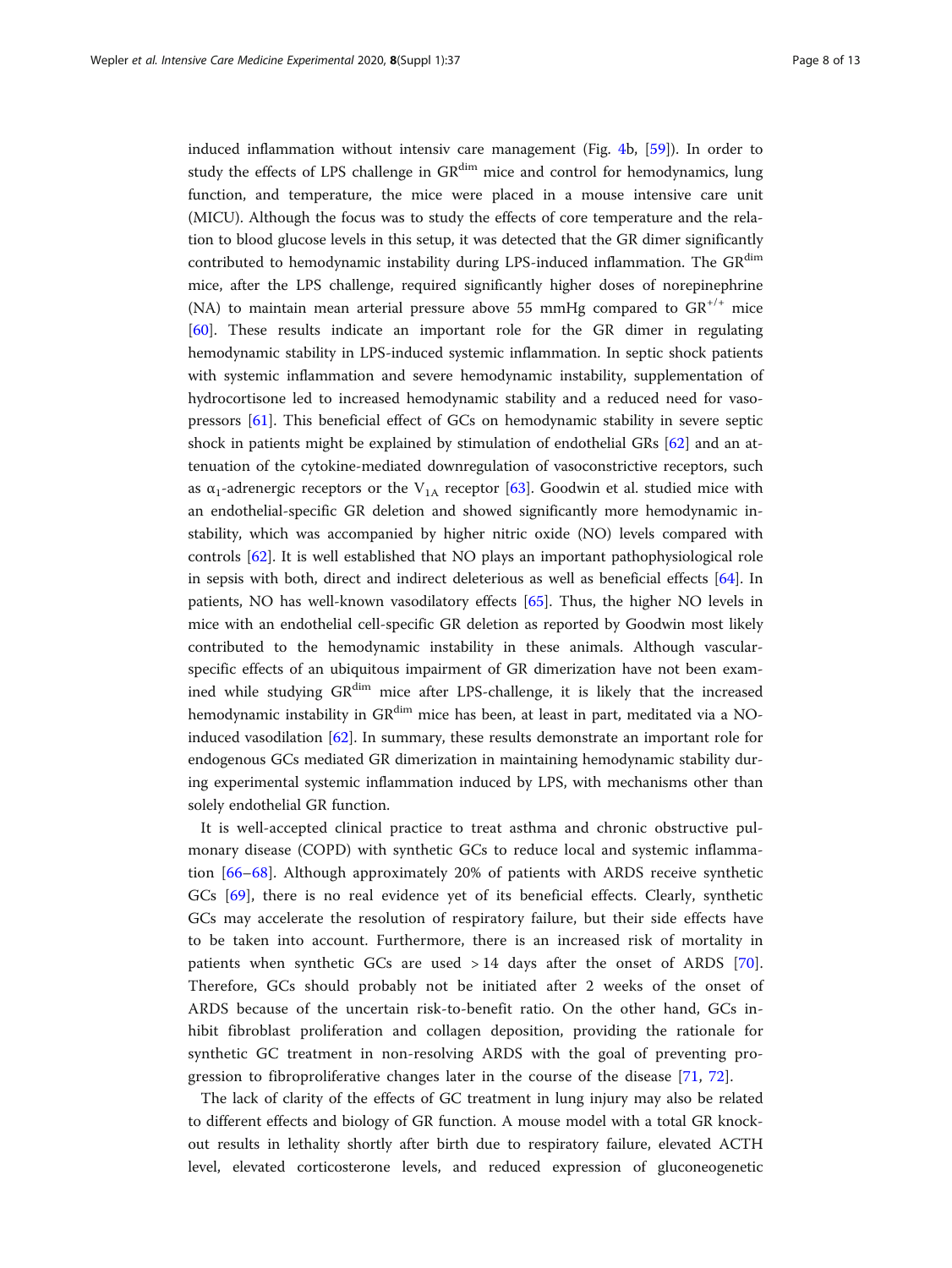enzymes [[13\]](#page-10-0). Furthermore, lung function is in part maintained through the GR in airway epithelial cells [[73](#page-12-0)] and mesenchymal GR facilitates the development of the respiratory system in mice [[74\]](#page-12-0). This emphasizes that endogenous GCs acting through the GR are critical for maturation and development of lung function.

In general, GR downregulation is reported to be associated with organ dysfunction in humans and different animal models, in particular in the liver [[75\]](#page-12-0), the heart [\[76\]](#page-12-0), and the lung [[77\]](#page-12-0). Vice versa, in swine with pre-existing coronary artery disease that underwent hemorrhagic shock (HS) and resuscitation, treatment with sodium thiosulfate  $(Na<sub>2</sub>S<sub>2</sub>O<sub>3</sub>)$  during the first 24 h of resuscitation attenuated the impairment of lung mechanics and gas exchange, which coincided with higher lung tissue GR expression (as assessed by western blotting and immunohistochemistry, Fig. 5a, [[78\]](#page-12-0)). Existing studies so far showed that the GR is transcriptionally more active when phosphorylated on Serine 211 (pSer211), in part due to a conformational change and increased recruitment to GRE-containing promoters [[79\]](#page-12-0). The GR phosphorylation site Serine 203 (pSer203) is contained within the cytoplasmic fraction of the cell and fails to bind GRE-containing promoters, suggesting that pGRSer203 is a transcriptionally inactive form of the GR [[79\]](#page-12-0). Therefore, two different phosphorylation sites of the GR (Serine 211 and 203) were investigated in lung tissue of swine with pre-existing coronary artery disease that underwent HS and resuscitation. While pGRSer203 remained unaltered (Fig. 5b), GRSer211 was significantly decreased in lung tissue of thiosulfate-treated animals (Fig. 5), suggesting a less active GR signaling. However, for GR target genes like

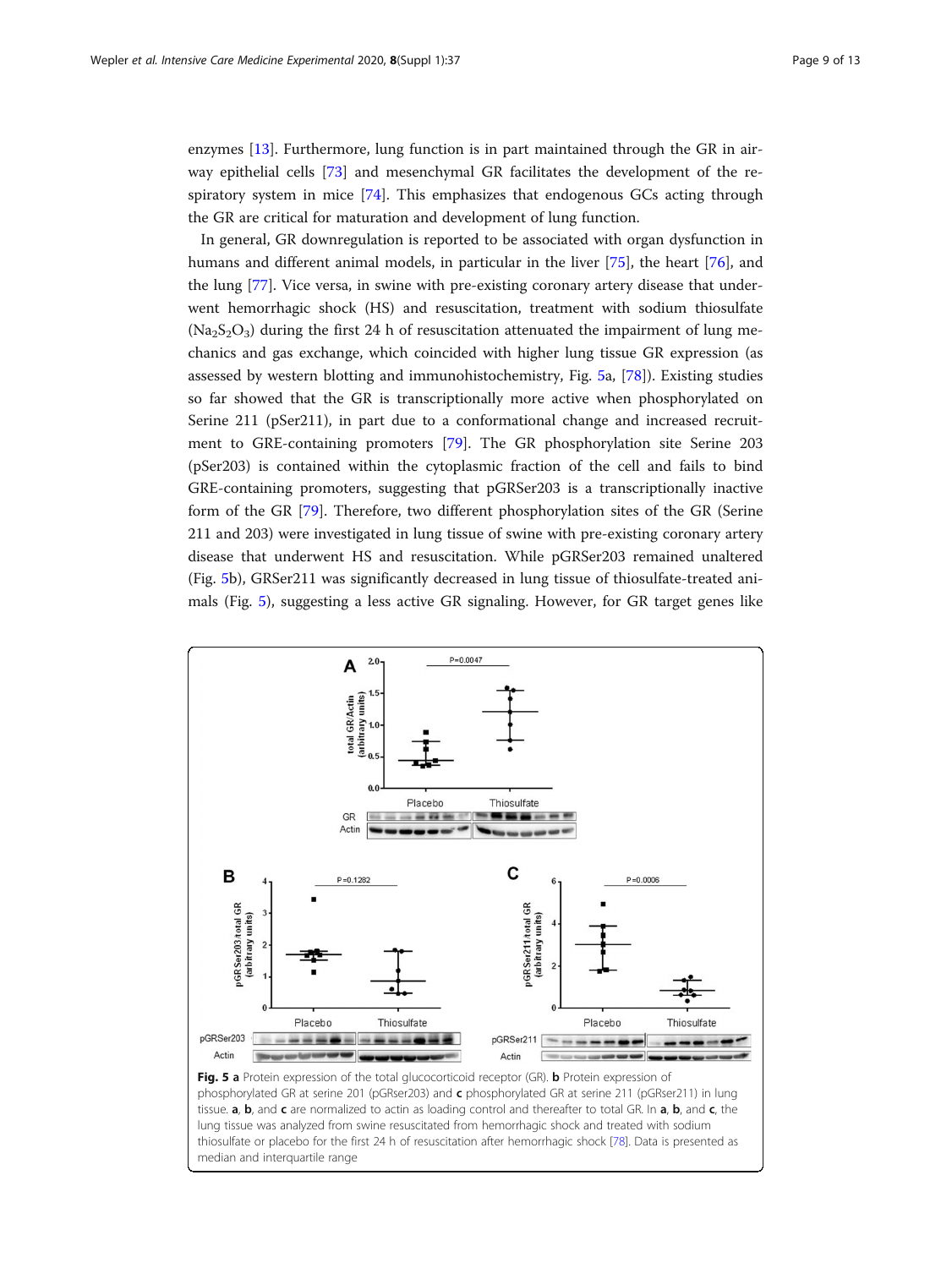glucocorticoid-induced leucine zipper (GILZ), mitogen-activated protein kinase phosphatase 1 (MKP1), or sphingosine kinase 1 (SPHK1, known to resolve the inflammatory response), similar expression were found in the lungs of thiosulfate-treated animals. This suggests that the Serine 211 phosphorylation site of the GR might not always indicate a higher activation level of the GR at this later time point (72 h after resuscitation) as it was already shown in neuronal cells [[79\]](#page-12-0).

### Conclusion

Basic research studies have shown that impaired glucocorticoid receptor (GR) dimerization increases mortality in lipopolysaccharide (LPS) and cecal-ligation-andpuncture (CLP)-induced inflammation and aggravates circulatory and pulmonary dysfunction after LPS-induced systemic inflammation. Attenuating GR dimerization results in resistance to exogenous glucocorticoids (GCs) to ameliorate acute lung injury (ALI). These results may indicate a role of the GR dimer to affect organ function in states of systemic inflammation and reveal some crucial immunmodulatory target genes. In addition, with the help of mutant mouse models lacking the GR in different cells and/ or tissues, the importance of GR action may be dissceted to reveal basic mechanisms.

#### Abbreviations

11β-HSD1: 11 β-hydroxysteroid dehydrogenase 1; 11β-HSD2: 11 β-hydroxysteroid dehydrogenase 2; ACTH: Adrenocorticotropic hormone; ALI: Acute lung injury; ARDS: Acute respiratory distress syndrome; CBG: Corticosteroid-binding globulin; CIRCI: Critical illness-related corticosteroid insufficiency; CLP: Cecal ligation and puncture; COPD: Chronic obstructive pulmonary disease; CRF: Corticotropin-releasing factor; DSS: Dextran sodium sulfate; GBS: Glucocorticoid receptor binding sites; GCs: Glucocorticoids; GILZ: Glucocorticoid-induced leucine zipper; GR: Glucocorticoid receptor; GR<sup>dim</sup>: Glucocorticoid receptor dimerization; GRE: Glucocorticoid receptor response element; HPA: Hypothalamic–pituitary–adrenal; HS: Hemorrhagic shock; Hsp: Heat shock proteins; LPS: Lipopolysaccharide; MICU: Mouse intensive care unit; MKP1: Mitogen-activated protein kinase phosphatase 1; MR: Mineralocorticoid receptor; NA: Norepinephrine; Na<sub>2</sub>S<sub>2</sub>O<sub>3</sub>: Sodium thiosulfate; NO: Nitric oxide; POMC: Proopiomelanocortin; SEGRAs: Selective glucocorticoid receptor agonists; SPHK1: Sphingosine kinase 1; TNFα: Tumor necrosis factor α

#### Acknowledgments

Not applicable.

#### About this supplement

This article has been published as part of Intensive Care Medicine Experimental Volume 8 Supplement 1, 2020: Proceedings from the Fourth International Symposium on Acute Pulmonary Injury and Translation Research (INSPIRES IV). The full contents of the supplement are available at [https://icm-experimental.springeropen.com/articles/](https://icm-experimental.springeropen.com/articles/supplements/volume-8-supplement-1) [supplements/volume-8-supplement-1](https://icm-experimental.springeropen.com/articles/supplements/volume-8-supplement-1).

#### Authors' contributions

MW and SV drafted the manuscript, figures, and tables. JP, TM, and OM performed the experiments, analyzed the tissue, and evaluated the results described in some of the main papers cited in this review. PR, JT, and OM critically reviewed and edited the manuscript. All authors were involved in the acquisition and interpretation of data and read and approved the final version.

#### Funding

Publication costs are funded by the Deutsche Forschungsgemeinschaft (DFG, German Research Foundation)—Project ID INST 40/600-1—Collaborative Research Center (CRC) Projektnummer 251293561 - SFB 1149 to MW and SV. PR and JPT received funding from the Deutsche Forschungsgemeinschaft (DFG, German Research Foundation)— Collaborative Research Center (CRC) Projektnummer 251293561 - SFB 1149 and GRK 2203.

#### Availability of data and materials

Data sharing is not applicable to this article as no datasets were generated or analyzed during the current study.

#### Ethics approval and consent to participate

Not applicable

Consent for publication Not applicable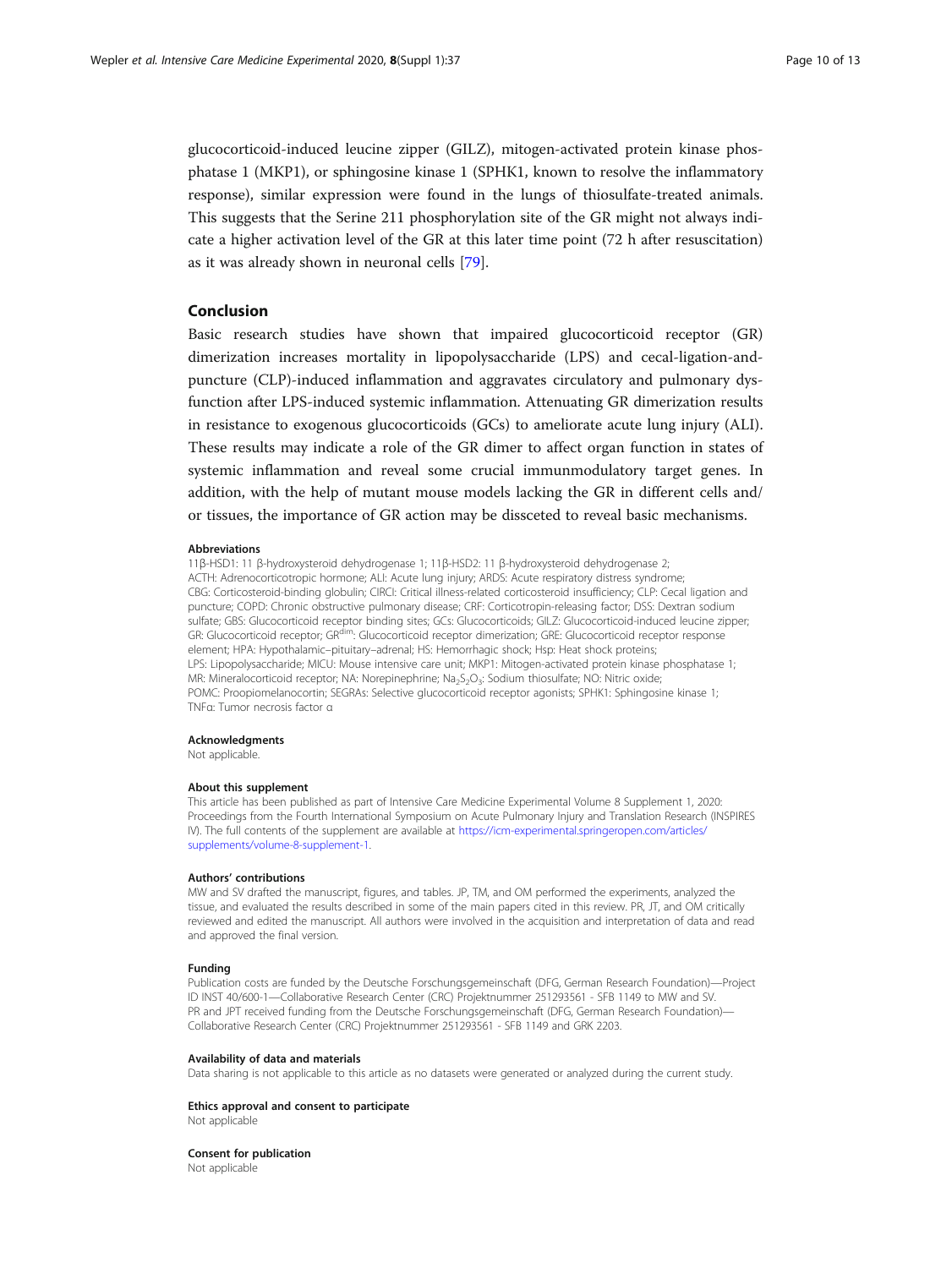#### <span id="page-10-0"></span>Competing interests

The authors declare that they have no competing interests.

#### Author details

<sup>1</sup>Institute for Anesthesiological Pathophysiology and Process Engineering, University Hospital Ulm, Ulm, Germany. <sup>2</sup>Department of Anesthesia, University Hospital Ulm, Ulm, Germany. <sup>3</sup>Institute of Comparative Molecular Endocrinology (CME), Ulm University, Ulm, Germany.

#### Received: 14 July 2020 Accepted: 16 July 2020 Published: 18 December 2020

#### References

- 1. Ps H, Ec K (1949) The effect of a hormone of the adrenal cortex (17-hydroxy-11-dehydrocorticosterone; compound E) and of pituitary adrenocorticotropic hormone on rheumatoid arthritis. Proc Staff Meet Mayo Clin 24(8):181–197
- 2. Burns CM (2016) The history of cortisone discovery and development. Rheum Dis Clin N Am 42(1):1–14 vii 3. Vermes I, Beishuizen A (2001) The hypothalamic-pituitary-adrenal response to critical illness. Best Pract Res Clin
- Endocrinol Metab 15(4):495–511
- 4. Boonen E, Vervenne H, Meersseman P, Andrew R, Mortier L, Declercq PE et al (2013) Reduced cortisol metabolism during critical illness. N Engl J Med 368(16):1477–1488
- 5. Cohen J, Venkatesh B (2019) Adjunctive corticosteroid treatment in septic shock. Anesthesiology 131(2):410–419
- 6. Marik PE (2009) Critical illness-related corticosteroid insufficiency. Chest 135(1):181–193
- 7. Polito A, Sonneville R, Guidoux C, Barrett L, Viltart O, Mattot V et al (2011) Changes in CRH and ACTH synthesis during experimental and human septic shock. PLoS One 6(11):e25905
- 8. Sharshar T, Gray F, La Lorin de Grandmaison G, Hopkinson NS, Ross E, Dorandeu A et al (2003) Apoptosis of neurons in cardiovascular autonomic centres triggered by inducible nitric oxide synthase after death from septic shock. Lancet 362(9398):1799–1805
- 9. Hotta M, Baird A (1986) Differential effects of transforming growth factor type beta on the growth and function of adrenocortical cells in vitro. Proc Natl Acad Sci U S A 83(20):7795–7799
- 10. Jäättelä M, Ilvesmäki V, Voutilainen R, Stenman UH, Saksela E (1991) Tumor necrosis factor as a potent inhibitor of adrenocorticotropin-induced cortisol production and steroidogenic P450 enzyme gene expression in cultured human fetal adrenal cells. Endocrinology 128(1):623–629
- 11. Hartmann K, Koenen M, Schauer S, Wittig-Blaich S, Ahmad M, Baschant U et al (2016) Molecular actions of glucocorticoids in cartilage and bone during health, disease, and steroid therapy. Physiol Rev 96(2):409–447
- 12. Sher LB, Harrison JR, Adams DJ, Kream BE (2006) Impaired cortical bone acquisition and osteoblast differentiation in mice with osteoblast-targeted disruption of glucocorticoid signaling. Calcif Tissue Int 79(2):118–125
- 13. Cole TJ, Blendy JA, Monaghan AP, Krieglstein K, Schmid W, Aguzzi A et al (1995) Targeted disruption of the glucocorticoid receptor gene blocks adrenergic chromaffin cell development and severely retards lung maturation. Genes Dev 9(13):1608–1621
- 14. Rauch A, Seitz S, Baschant U, Schilling AF, Illing A, Stride B et al (2010) Glucocorticoids suppress bone formation by attenuating osteoblast differentiation via the monomeric glucocorticoid receptor. Cell Metab 11(6):517–531
- 15. Nussey S, Whitehead S (2001) Endocrinology: an integrated approach, Oxford
- 16. Papadimitriou A, Priftis KN (2009) Regulation of the hypothalamic-pituitary-adrenal axis. Neuroimmunomodulation 16(5): 265–271
- 17. Breuner CW, Orchinik M (2002) Plasma binding proteins as mediators of corticosteroid action in vertebrates. J Endocrinol 175(1):99–112
- 18. Monder C, White PC (1993) 11 beta-hydroxysteroid dehydrogenase. Vitam Horm 47:187–271
- 19. Wake DJ, Walker BR (2004) 11 beta-hydroxysteroid dehydrogenase type 1 in obesity and the metabolic syndrome. Mol Cell Endocrinol 215(1-2):45–54
- 20. Hughes KA, Webster SP, Walker BR (2008) 11-Beta-hydroxysteroid dehydrogenase type 1 (11beta-HSD1) inhibitors in type 2 diabetes mellitus and obesity. Expert Opin Investig Drugs 17(4):481–496
- 21. Pratt WB, Toft DO (2003) Regulation of signaling protein function and trafficking by the hsp90/hsp70-based chaperone machinery. Exp Biol Med (Maywood) 228(2):111–133
- 22. Pratt WB (1993) The role of heat shock proteins in regulating the function, folding, and trafficking of the glucocorticoid receptor. J Biol Chem 268(29):21455–21458
- 23. Grad I, Picard D (2007) The glucocorticoid responses are shaped by molecular chaperones. Mol Cell Endocrinol 275(1-2):  $2 - 12$
- 24. Beato M, Herrlich P, Schütz G (1995) Steroid hormone receptors: many actors in search of a plot. Cell 83(6):851–857
- 25. John S, Sabo PJ, Thurman RE, Sung M-H, Biddie SC, Johnson TA et al (2011) Chromatin accessibility pre-determines glucocorticoid receptor binding patterns. Nat Genet 43(3):264–268
- 26. Lim H-W, Uhlenhaut NH, Rauch A, Weiner J, Hübner S, Hübner N et al (2015) Genomic redistribution of GR monomers and dimers mediates transcriptional response to exogenous glucocorticoid in vivo. Genome Res 25(6):836–844
- 27. Biddie SC, John S, Sabo PJ, Thurman RE, Johnson TA, Schiltz RL et al (2011) Transcription factor AP1 potentiates chromatin accessibility and glucocorticoid receptor binding. Mol Cell 43(1):145–155
- 28. John S, Sabo PJ, Johnson TA, Sung M-H, Biddie SC, Lightman SL et al (2008) Interaction of the glucocorticoid receptor with the chromatin landscape. Mol Cell 29(5):611–624
- 29. Oh K-S, Patel H, Gottschalk RA, Lee WS, Baek S, Fraser IDC et al (2017) Anti-inflammatory chromatinscape suggests alternative mechanisms of glucocorticoid receptor action. Immunity 47(2):298–309.e5
- 30. Uhlenhaut NH, Barish GD, Yu RT, Downes M, Karunasiri M, Liddle C et al (2013) Insights into negative regulation by the glucocorticoid receptor from genome-wide profiling of inflammatory cistromes. Mol Cell 49(1):158–171
- 31. Schiller BJ, Chodankar R, Watson LC, Stallcup MR, Yamamoto KR (2014) Glucocorticoid receptor binds half sites as a monomer and regulates specific target genes. Genome Biol 15(7):418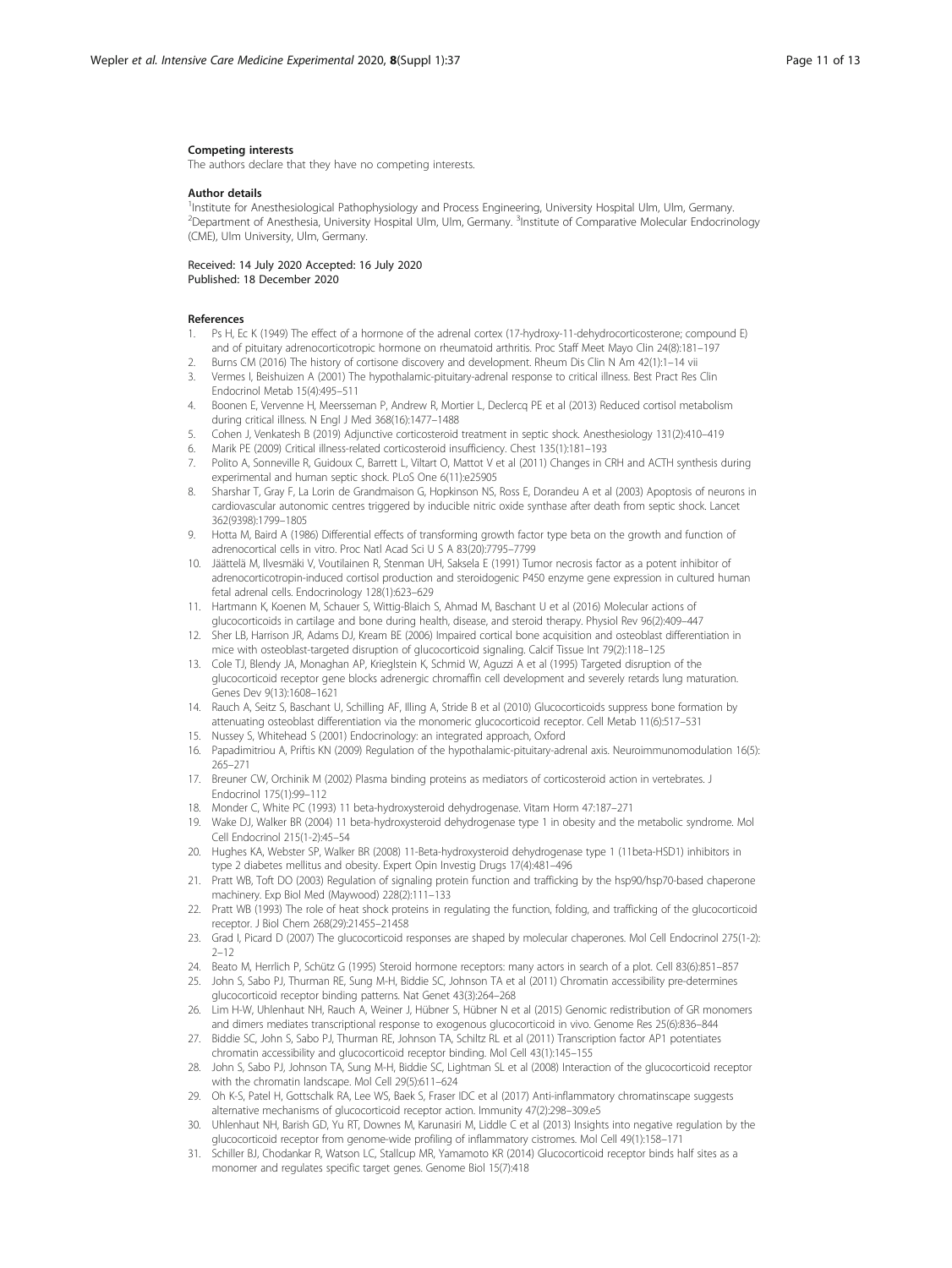- <span id="page-11-0"></span>32. Presman DM, Ganguly S, Schiltz RL, Johnson TA, Karpova TS, Hager GL (2016) DNA binding triggers tetramerization of the glucocorticoid receptor in live cells. Proc Natl Acad Sci U S A 113(29):8236–8241
- 33. Schäcke H, Hennekes H, Schottelius A, Jaroch S, Lehmann M, Schmees N et al (2002) SEGRAs: a novel class of antiinflammatory compounds. Ernst Schering Res Found Workshop 40:357–371
- 34. Vandevyver S, Dejager L, Tuckermann J, Libert C (2013) New insights into the anti-inflammatory mechanisms of glucocorticoids: an emerging role for glucocorticoid-receptor-mediated transactivation. Endocrinology 154(3):993–1007
- 35. Barczyk K, Ehrchen J, Tenbrock K, Ahlmann M, Kneidl J, Viemann D et al (2010) Glucocorticoids promote survival of antiinflammatory macrophages via stimulation of adenosine receptor A3. Blood 116(3):446–455
- 36. Ehrchen J, Steinmüller L, Barczyk K, Tenbrock K, Nacken W, Eisenacher M et al (2007) Glucocorticoids induce differentiation of a specifically activated, anti-inflammatory subtype of human monocytes. Blood 109(3):1265–1274
- 37. Ehrchen JM, Roth J, Barczyk-Kahlert K (2019) More than suppression: glucocorticoid action on monocytes and macrophages. Front Immunol 10:2028
- 38. Reichardt HM, Kaestner KH, Tuckermann J, Kretz O, Wessely O, Bock R et al (1998) DNA binding of the glucocorticoid receptor is not essential for survival. Cell 93(4):531–541
- 39. Heck S, Kullmann M, Gast A, Ponta H, Rahmsdorf HJ, Herrlich P et al (1994) A distinct modulating domain in glucocorticoid receptor monomers in the repression of activity of the transcription factor AP-1. EMBO J 13(17):4087– 4095
- 40. Reichardt HM, Tuckermann JP, Göttlicher M, Vujic M, Weih F, Angel P et al (2001) Repression of inflammatory responses in the absence of DNA binding by the glucocorticoid receptor. EMBO J 20(24):7168–7173
- 41. Schweingruber N, Haine A, Tiede K, Karabinskaya A, van den Brandt J, Wüst S et al (2011) Liposomal encapsulation of glucocorticoids alters their mode of action in the treatment of experimental autoimmune encephalomyelitis. J Immunol 187(8):4310–4318
- 42. Vandevyver S, Dejager L, van Bogaert T, Kleyman A, Liu Y, Tuckermann J et al (2012) Glucocorticoid receptor dimerization induces MKP1 to protect against TNF-induced inflammation. J Clin Invest 122(6):2130–2140
- 43. Vettorazzi S, Bode C, Dejager L, Frappart L, Shelest E, Klaßen C et al (2015) Glucocorticoids limit acute lung inflammation in concert with inflammatory stimuli by induction of SphK1. Nat Commun 6:7796
- Baschant U, Frappart L, Rauchhaus U, Bruns L, Reichardt HM, Kamradt T et al (2011) Glucocorticoid therapy of antigeninduced arthritis depends on the dimerized glucocorticoid receptor in T cells. Proc Natl Acad Sci U S A 108(48):19317– 19322
- 45. Tuckermann JP, Kleiman A, Moriggl R, Spanbroek R, Neumann A, Illing A et al (2007) Macrophages and neutrophils are the targets for immune suppression by glucocorticoids in contact allergy. J Clin Invest 117(5):1381–1390
- 46. Klaßen C, Karabinskaya A, Dejager L, Vettorazzi S, van Moorleghem J, Lühder F et al (2017) Airway epithelial cells are crucial targets of glucocorticoids in a mouse model of allergic asthma. J Immunol 199(1):48–61
- 47. Kasutani K, Itoh N, Kanekiyo M, Muto N, Tanaka K (1998) Requirement for cooperative interaction of interleukin-6 responsive element type 2 and glucocorticoid responsive element in the synergistic activation of mouse metallothionein-I gene by interleukin-6 and glucocorticoid. Toxicol Appl Pharmacol 151(1):143–151
- 48. Itoh N, Kasutani K, Muto N, Otaki N, Kimura M, Tanaka K (1996) Blocking effect of anti-mouse interleukin-6 monoclonal antibody and glucocorticoid receptor antagonist, RU38486, on metallothionein-inducing activity of serum from lipopolysaccharide-treated mice. Toxicology 112(1):29–36
- 49. Lannan EA, Galliher-Beckley AJ, Scoltock AB, Cidlowski JA (2012) Proinflammatory actions of glucocorticoids: glucocorticoids and TNFα coregulate gene expression in vitro and in vivo. Endocrinology 153(8):3701–3712
- 50. Hua G, Ganti KP, Chambon P (2016) Glucocorticoid-induced tethered transrepression requires SUMOylation of GR and formation of a SUMO-SMRT/NCoR1-HDAC3 repressing complex. Proc Natl Acad Sci U S A 113(5):E635–E643
- 51. Hua G, Paulen L, Chambon P (2016) GR SUMOylation and formation of an SUMO-SMRT/NCoR1-HDAC3 repressing complex is mandatory for GC-induced IR nGRE-mediated transrepression. Proc Natl Acad Sci U S A 113(5):E626–E634
- 52. Oakley RH, Ramamoorthy S, Foley JF, Busada JT, Lu NZ, Cidlowski JA (2018) Glucocorticoid receptor isoform-specific regulation of development, circadian rhythm, and inflammation in mice. FASEB J 32(10):5258–5271
- 53. Bhattacharyya S, Brown DE, Brewer JA, Vogt SK, Muglia LJ (2007) Macrophage glucocorticoid receptors regulate Toll-like receptor 4-mediated inflammatory responses by selective inhibition of p38 MAP kinase. Blood 109(10):4313–4319
- 54. Kleiman A, Hübner S, Parkitna R, Jan M, Neumann A, Hofer S, Weigand MA et al (2012) Glucocorticoid receptor dimerization is required for survival in septic shock via suppression of interleukin-1 in macrophages. FASEB J 26(2):722– 729
- 55. Meers GK, Bohnenberger H, Reichardt HM, Lühder F, Reichardt SD (2018) Impaired resolution of DSS-induced colitis in mice lacking the glucocorticoid receptor in myeloid cells. PLoS One 13(1):e0190846
- 56. Galuppo P, Vettorazzi S, Hövelmann J, Scholz C-J, Tuckermann JP, Bauersachs J et al (2017) The glucocorticoid receptor in monocyte-derived macrophages is critical for cardiac infarct repair and remodeling. FASEB J 31(11):5122–5132
- 57. Gerber G, Cyrot B (1991) Nonmonotonic resistivity transitions in granular superconducting ceramics. Phys Rev B Condens Matter 43(16):12935–12942
- 58. Albuszies G, Radermacher P, Vogt J, Wachter U, Weber S, Schoaff M et al (2005) Effect of increased cardiac output on hepatic and intestinal microcirculatory blood flow, oxygenation, and metabolism in hyperdynamic murine septic shock. Crit Care Med 33(10):2332–2338
- 59. Silverman MN, Mukhopadhyay P, Belyavskaya E, Tonelli LH, Revenis BD, Doran JH et al (2013) Glucocorticoid receptor dimerization is required for proper recovery of LPS-induced inflammation, sickness behavior and metabolism in mice. Mol Psychiatry 18(9):1006–1017
- 60. Wepler M, Preuss JM, Merz T, Hartmann C, Wachter U, McCook O et al (2019) Impaired glucocorticoid receptor dimerization aggravates LPS-induced circulatory and pulmonary dysfunction. Front Immunol 10:3152
- 61. Keh D, Boehnke T, Weber-Cartens S, Schulz C, Ahlers O, Bercker S et al (2003) Immunologic and hemodynamic effects of "low-dose" hydrocortisone in septic shock: a double-blind, randomized, placebo-controlled, crossover study. Am J Respir Crit Care Med 167(4):512–520
- 62. Goodwin JE, Feng Y, Velazquez H, Sessa WC (2013) Endothelial glucocorticoid receptor is required for protection against sepsis. Proc Natl Acad Sci U S A 110(1):306–311